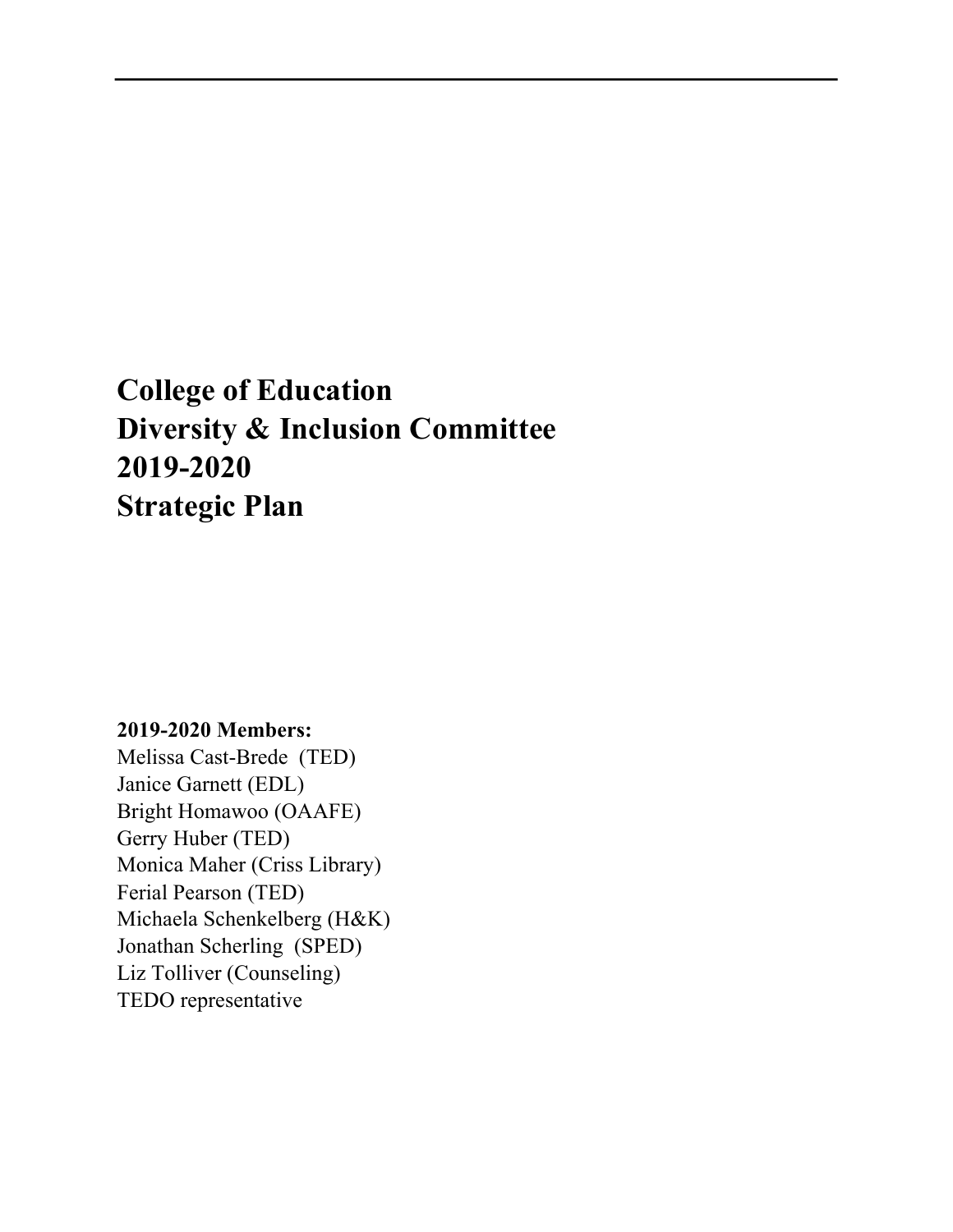# **College of Education Diversity & Inclusion Committee**

# Table of Contents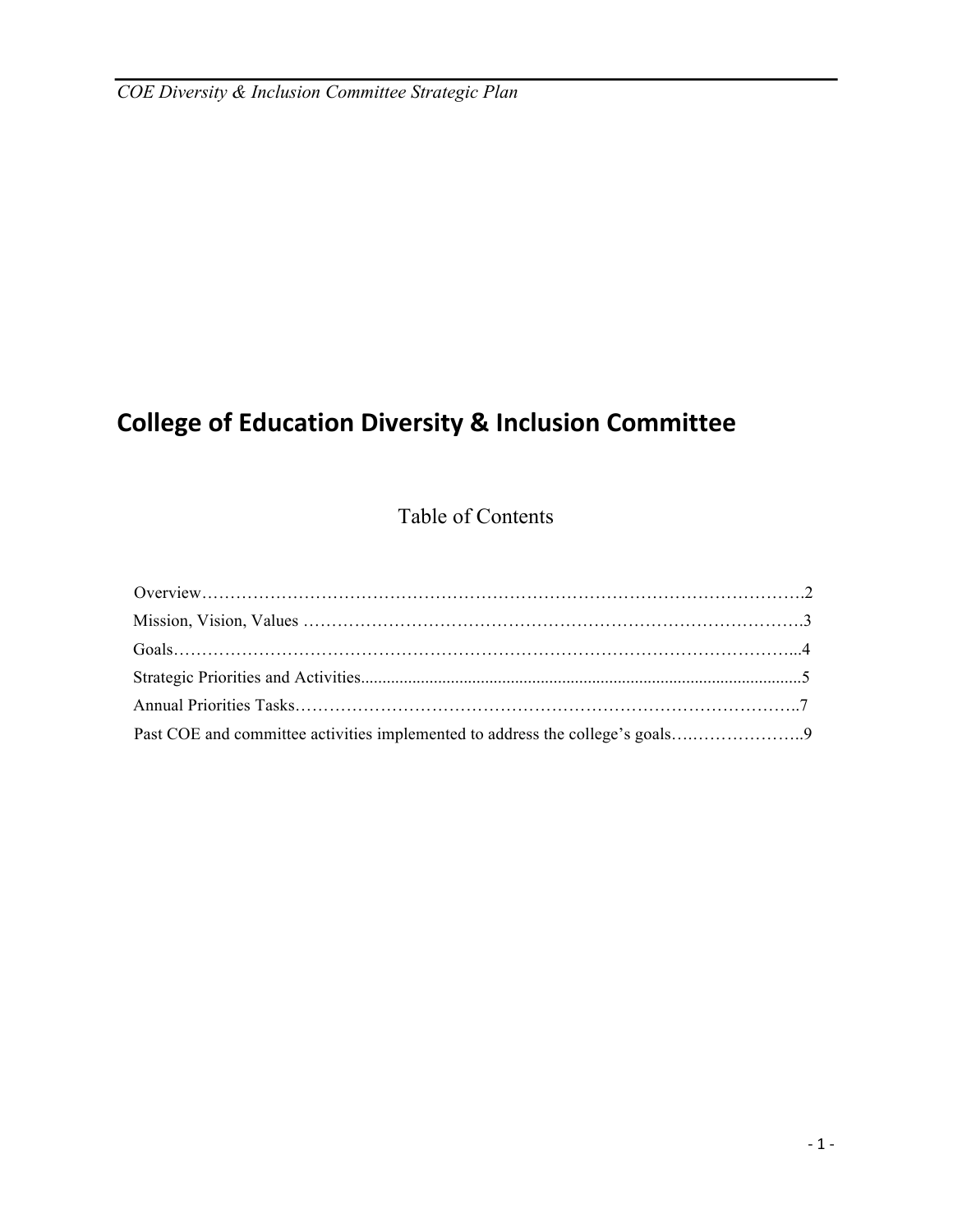The COE Diversity and Inclusion Committee functions under the UNOStrategic plan's Value #3 **Inclusion**: creating an environment that is welcoming, open, and diverse; committing to the accessibility of our campus and academic programs; and ensuring a respectful and safe campus environment.

Our goals align with the following UNO goals and strategies:

*UNO Goal 1: Student-centeredness — The success of our students, while enrolled at our campus and later as graduates and global citizens, is critical to our mission. We are committed to ensuring a supportive and invigorating environment in which all of our students can thrive and grow.*

### *UNO Strategies:*

- *1.1 Recruit, develop, retain, and graduate a diverse student body reflecting a dynamic metropolitan community.*
- *1.2 Prepare students for academic success, careers, and professional responsibilities in an increasingly complex world.*
- *1.3 Prepare student for global citizenship*
- *1.4 Develop resources that reduce financial barriers to increase student access and success and minimize debt.*
- *1.5 Create a supportive, inclusive culture that enhances students' experiences and success.*

*UNO Goal 3: Community Engagement — We are committed to preparing our students to be engaged citizens and community leaders in a diverse and evolving society. We embrace our role as an anchor in our community, bringing our teaching, research, and service resources to bear in sustainable and reciprocal community partnerships.*

# *Strategies:*

*3.1 Build new and strengthen existing connections with a broad range of community partners.*

*3.2 Prepare students to be engaged citizens and community leaders in a diverse and evolving society.*

*3.3 Promote, recognize, and incentivize engaged scholarship.*

# *UNO Goal 4: Institutional Quality — We recognize the great value of the human,*

*informational, financial, and physical assets entrusted to us and are committed to the highest levels of efficiency, effectiveness, and ethics in their deployment.* 

# *Strategies:*

- *4.1 Recruit, retain, and reward outstanding faculty and staff.*
- *4.2 Provide a safe, sustainable, and welcoming environment.*
- *4.3 Create a vibrant and inclusive environment and culture for students, faculty, and staff.*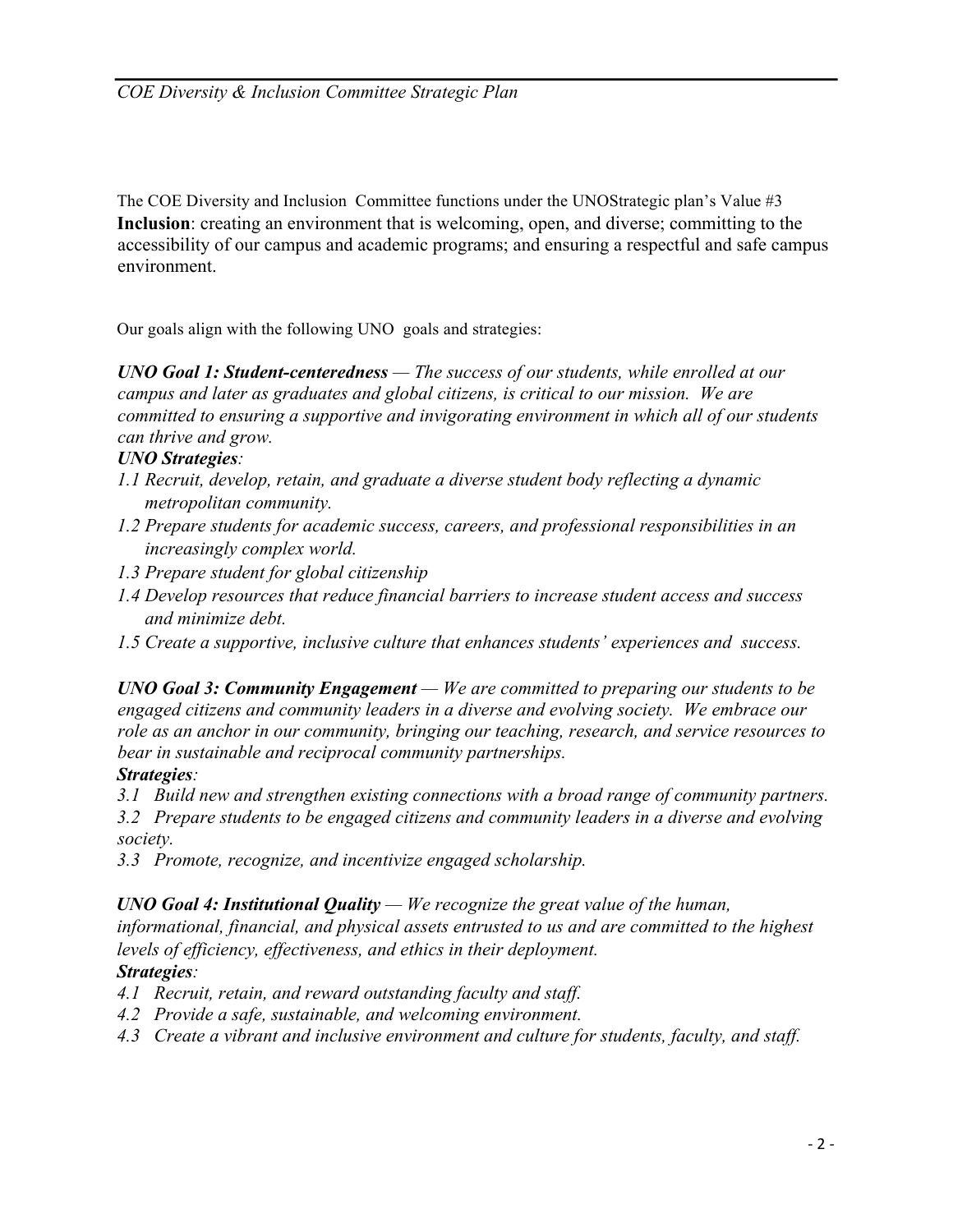#### **Mission**

The mission of the UNO College of Education Diversity and Inclusion Committee is to work collaboratively to advocate and support diversity in our college community, to encourage opportunities for students, staff, and faculty to grow in their own understanding of diversity, and to promote equality of opportunity for all. With the support of college leadership, the Committee recommends practice and professional development to bring awareness to issues related to diversity consistent with the college's "Equity Statement"

#### **Vision and Equity Statement**

We value the contribution and inclusion of diverse individuals and encourage multiple perspectives in fostering a global community dedicated to teaching, learning, and scholarly activity. The College of Education ensures that all individuals have access to the resources, support, and opportunities to succeed in their professional careers. Through its faculty, staff, community partners, strategic plan, and curricular offerings, the College is committed to preparing graduates to engage in an equitable manner with all persons regardless of race, ethnicity, cultural beliefs, socioeconomic status, geographical perspective, gender, age, religion, sexual orientation, or disability.

#### **Fundamental Beliefs**

The College of Education at the University of Nebraska at Omaha holds these beliefs:

1. As Dedicated Practitioners we:

- value a critical understanding of the social, historical, and political contexts in which we serve.
- respect culturally competent leadership in our prospective fields.
- know that meeting the needs of diverse students requires knowledge of culture and context and a wide array of pedagogical skills for teaching-learning opportunities.
- understand the importance of creating caring communities that support learning and social development.
- appreciate that since all humans learn differently, assessment and evaluation processes must reflect these differences.
- promote social justice and create caring classrooms, learning environments, and communities.
- exhibit professional dispositions that are learner-centered; ethical, socially, and culturally respectful; responsible; and optimistic.
- 2. As Reflective Scholars we:
	- appreciate inquiry, analysis, and reflection as we strive to become effective professionals and educators.
	- are committed to scholarship, inquiry, and research skills nurtured in an atmosphere of rich historical and theoretical bases so that we continually question and examine our learning, convictions, and environment.
	- see ourselves as part of an evolving community of practitioners that engages in problem-solving with courage and creativity.
	- demonstrate the dispositions of cultural proficiency, ethical consideration, and professional empathy.
- 3. As Responsible Citizens we:
	- actively participate as positive change agents in schools, organizations, and communities.
	- embrace the historical and fundamental ideal that education is an appropriate and critical venue in which we advocate for social improvement.
	- value active and collaborative engagement with individuals, families, cultural groups, and organizations which enables us to fully experience the power of freedom within a democratic society.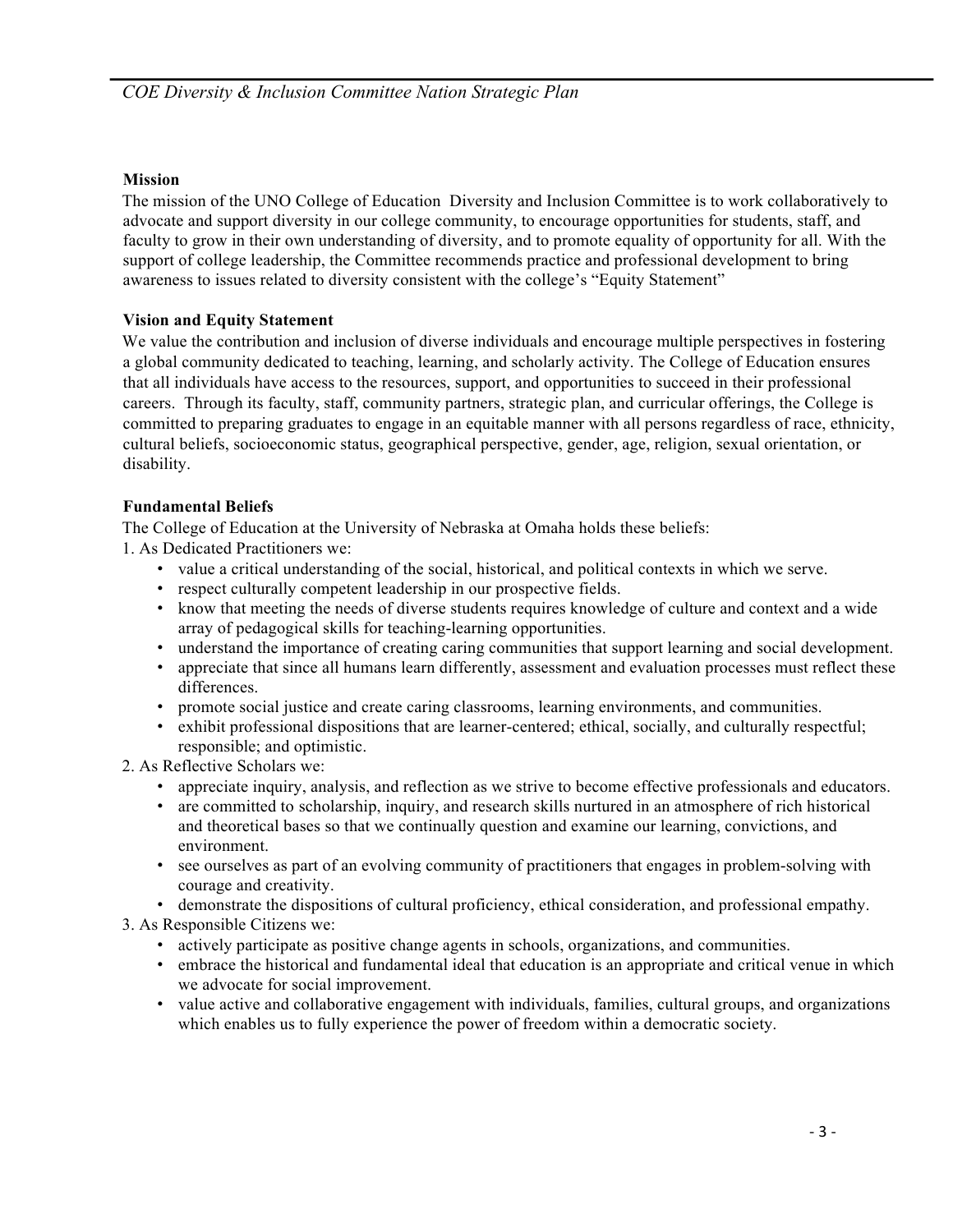#### **Goals**

- 1. The faculty and staff will be culturally and ethnically diverse in its membership.
- 2. The student body will be culturally and ethnically diverse in its membership.
- 3. The curricula of the various programs will infuse culture-specific information and experiences into a core of common knowledge.
- 4. The instructional approaches employed will reflect a knowledge of and sensitivity to the range of learning needs found in a diverse student body.
- 5. The College of Education will provide such support services to all students, faculty, and staff so that the climate reflects the desire to reach out and nurture each individual.
- 6. The Diversity and Inclusion Committee will continue to review these goals.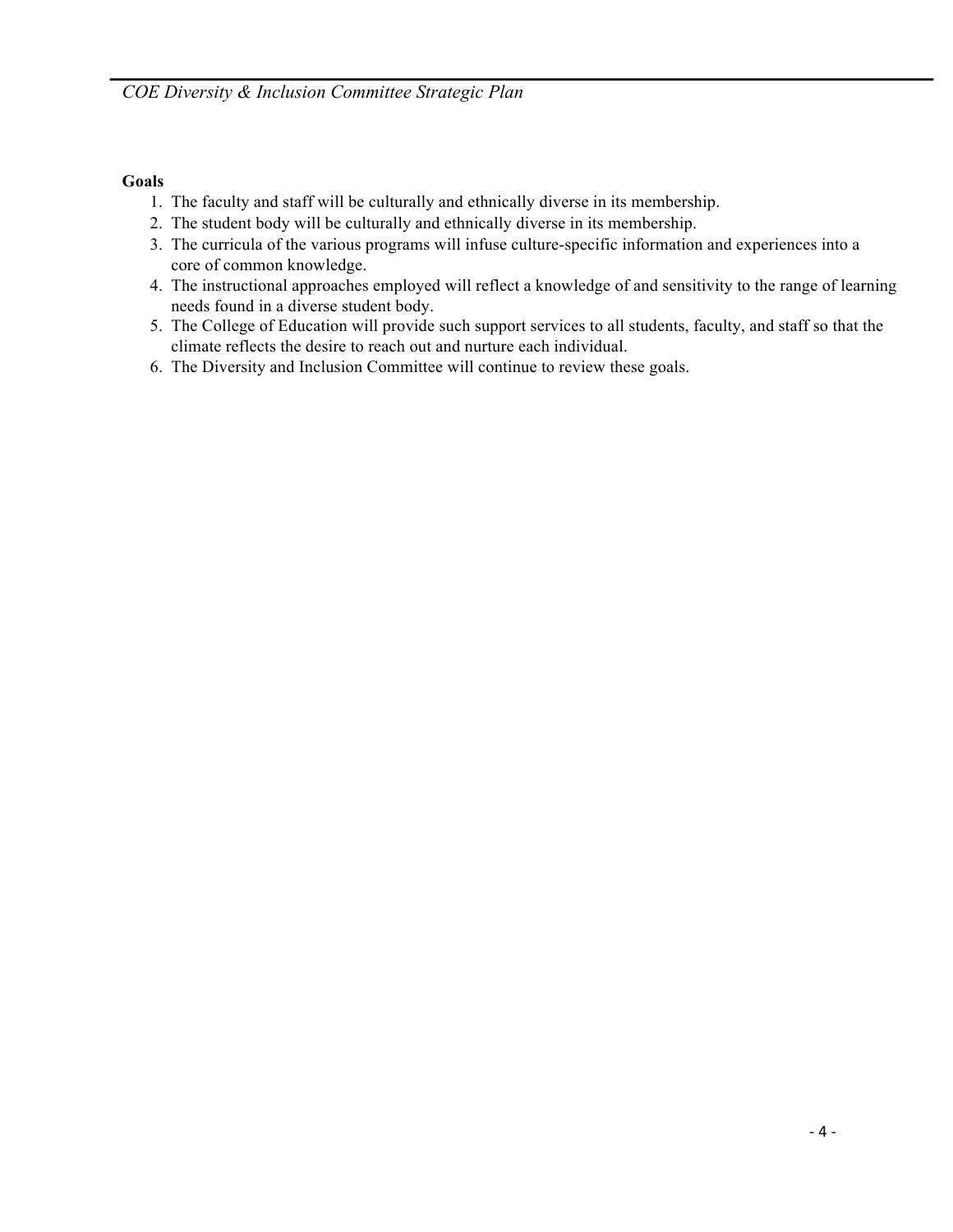#### **2019 – 2020 Strategic Priorities and Activities**

#### **1. Priority: The student body will be culturally and ethnically diverse in its membership.:**

This objective is important because it supports and ensures the college's ability to provide a diverse workforce.

**Activities** to achieve this priority:

- Review current recruitment strategies
- Implement ideas from the university's Completion Imperative, where appropriate, within COE's units and programs.
- Review COE student enrollment trends

#### **2. Priority: Create a supportive, inclusive culture that enhances students' experiences and success.**

This objective is important because it provides students experiential learning opportunities to increase their diversity dispositions in a non-threatening and safe environment.

**Activities** to achieve this priority:

- Invite TEDO representatives to attend COE D&I meetings and D&I Brown Bag Seminars
- Invite TEDO members to host a D&I Brown Bag session (November 2019)

# **3. Priority: The curricula of the various programs will infuse culture-specific information and experiences into a core of common knowledge.**

This objective is important because it provides students experiential learning opportunities and exposure to diverse communities consistently and early in their programs of study.

**Activities** to achieve this priority:

- Culture Walks
- Teacher Diversity Student Organization sponsorship

#### **4. The College of Education will provide such support services to all students, faculty, and staff so that the climate reflects the desire to reach out and nurture each individual.**

This objective is important as it provides a collaborative resource related to diversity, equity, and inclusion for COE members.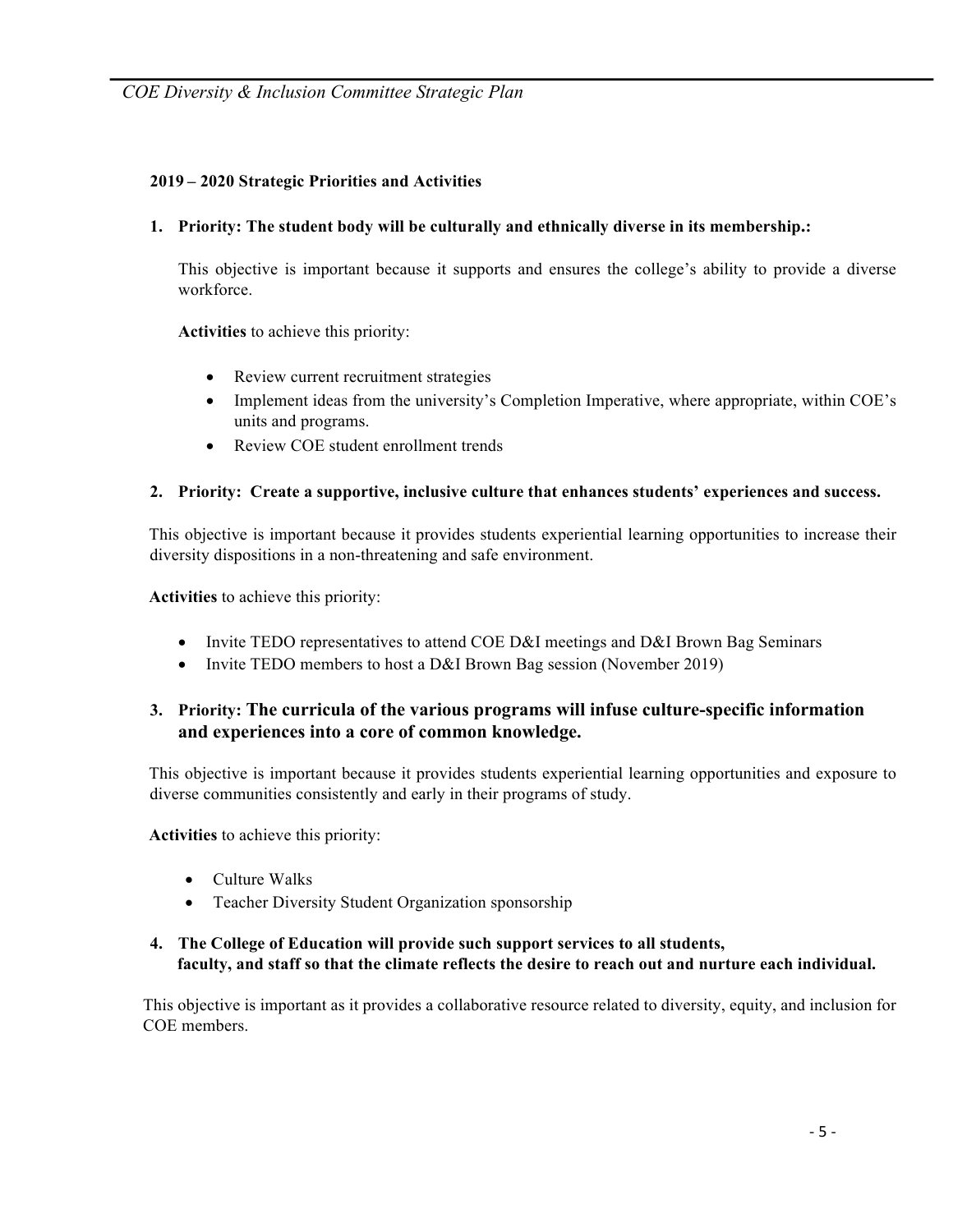**Activities** to achieve this priority:

- Creation of D&I resource Canvas module available to COE
- D&I Bring Your Lunch and Learn series
- Review and enhancement of "Our Lens" publication

#### **5. Priority: The Diversity and Inclusion Committee will continue to review these goals."**

This priority is important because it ensures that the committee's goals and strategies are achieved and remain in alignment with those of the college and university in meetings the needs of our students, faculty, staff, and stakeholders.

**Activities** to achieve this priority:

- The committee will review priority goals and strategies in the October and April meetings annually Increase the number of cultural training opportunities made available to the community
- Priority goals and strategies will be shared with the COE Dean and made available to the college annually.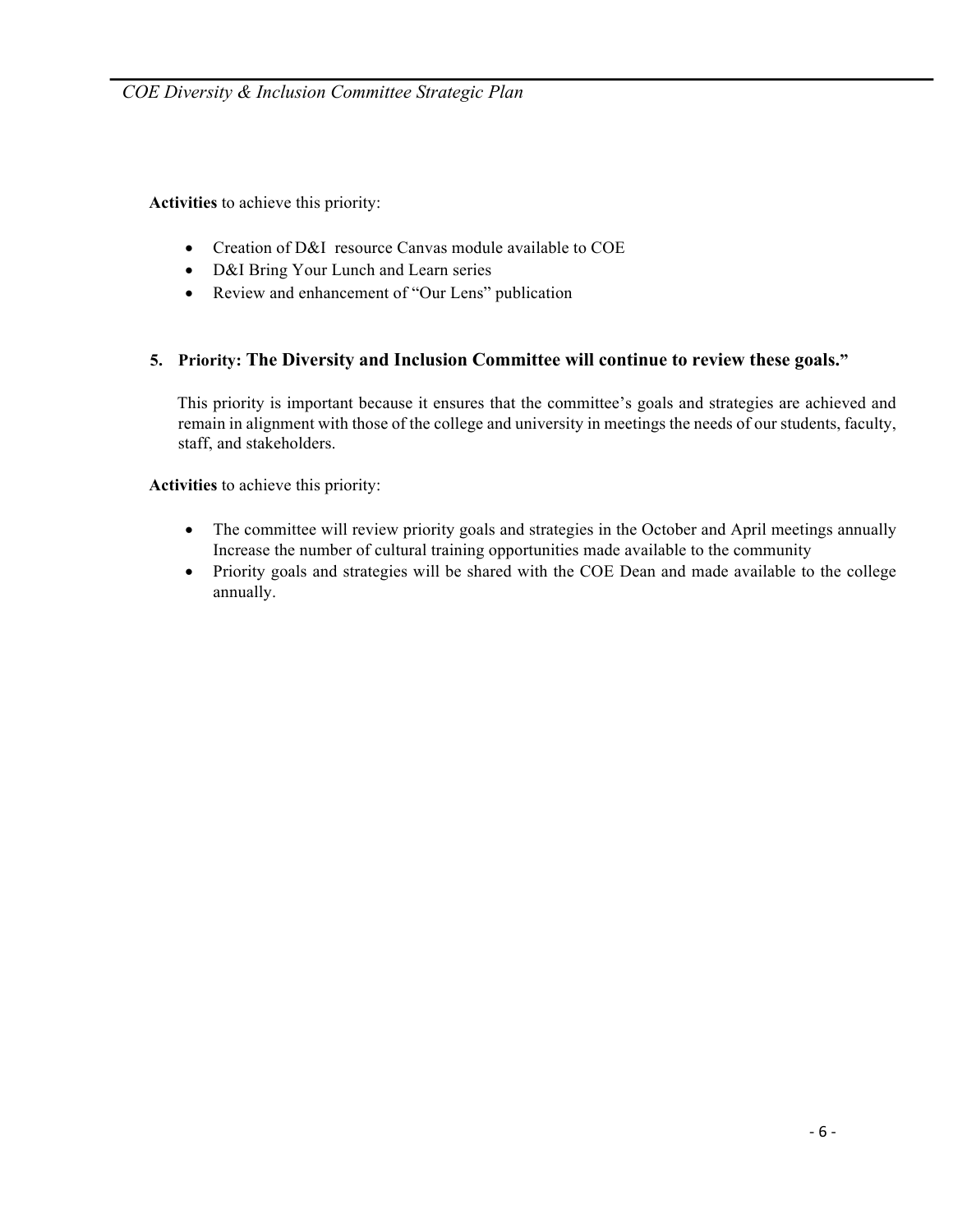*COE Diversity & Inclusion Committee Strategic Plan*

Appendix A - Annual Priority Tasks

**Strategic Priority:** Pride in a safe and secure community.

**Activity:** Decrease the number of the First Nation's children removed from the community by increasing the capacity for the First Nation's foster care.

| <b>Examples of possible annual goals</b>                                                                                                 | <b>Activities required to</b><br>achieve the goal                                                                                                                                                                          | <b>Lead staff</b><br>responsible for the<br>activities   | <b>Others to contribute</b>   | <b>Financial resources required</b> |
|------------------------------------------------------------------------------------------------------------------------------------------|----------------------------------------------------------------------------------------------------------------------------------------------------------------------------------------------------------------------------|----------------------------------------------------------|-------------------------------|-------------------------------------|
| The student body will be culturally and<br>ethnically diverse in its membership                                                          | Review current<br>recruitment strategies<br>Implement ideas from the<br>university's Completion<br>Imperative, where<br>appropriate, within COE's<br>units and programs.<br>Review COE student<br>13.<br>enrollment trends | 1, 2. M. $Cast - Brede$<br>M. Maher<br>All<br>3.         | G Huber to provide trend data | <b>NA</b>                           |
| Create a supportive, inclusive culture<br>that enhances students' experiences and<br>success.                                            | Invite TEDO<br>representatives to attend<br>COE D&I meetings and<br>D&I Brown Bag Seminars<br>Invite TEDO members to<br>host a D&I Brown Bag<br>session (November 2019)                                                    | F. Pearson, G.<br>Huber                                  | All                           | <b>NA</b>                           |
| The curricula of the various programs<br>will infuse culture-specific information<br>and experiences into a core of common<br>knowledge. | Culture Walks<br><b>Teacher Diversity Student</b><br>Organization sponsorship                                                                                                                                              | B. Homawoo<br>F. Pearson,<br>2.<br>G.Huber,<br>B.Homawoo |                               | <b>NA</b>                           |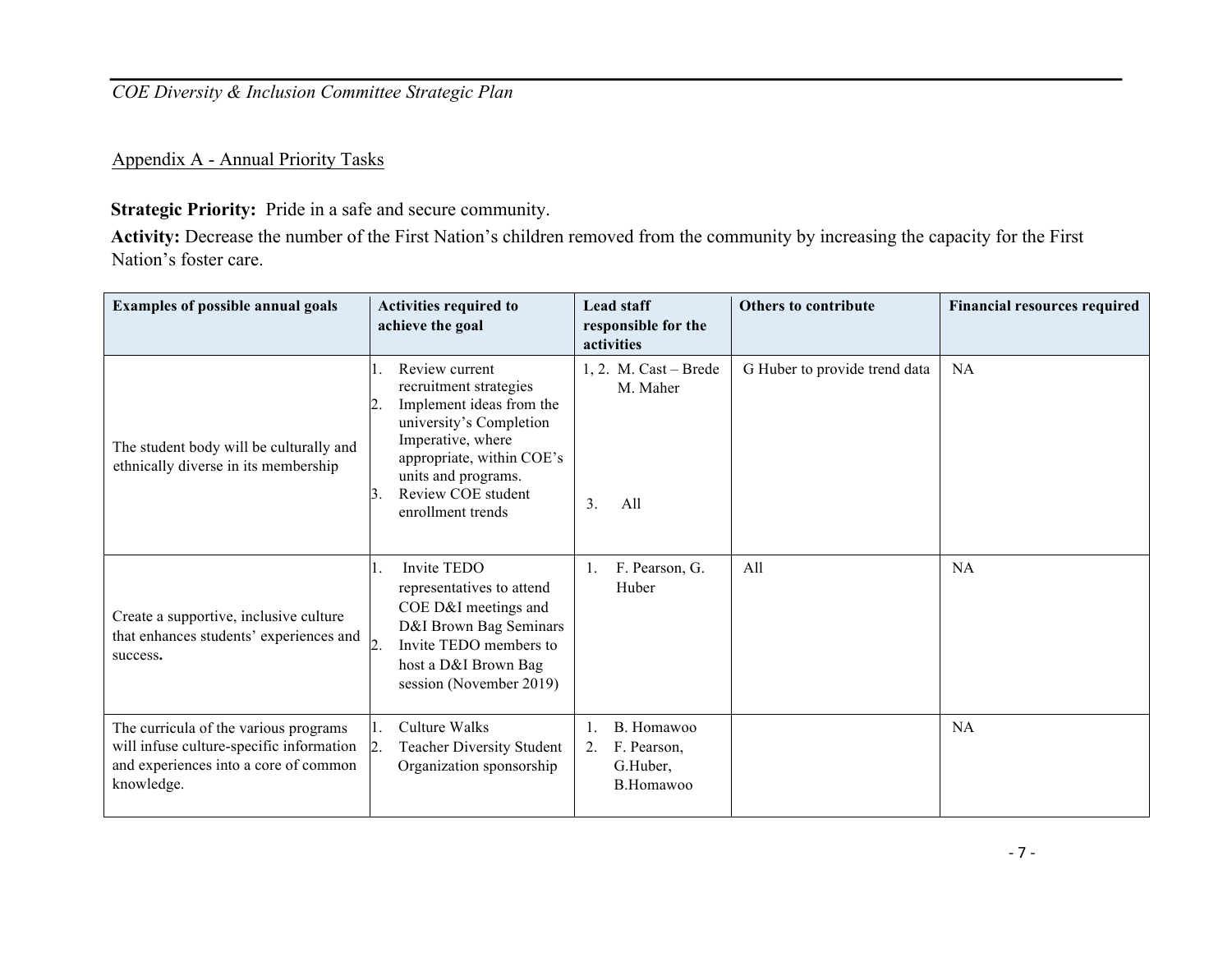# *COE Diversity & Inclusion Committee Strategic Plan*

| <b>Examples of possible annual goals</b>                                                                                                                                                     | <b>Activities required to</b><br>achieve the goal                                                                                                                                                                                                                                                                                 | <b>Lead staff</b><br>responsible for the<br>activities                        | <b>Others to contribute</b>                | <b>Financial resources required</b> |
|----------------------------------------------------------------------------------------------------------------------------------------------------------------------------------------------|-----------------------------------------------------------------------------------------------------------------------------------------------------------------------------------------------------------------------------------------------------------------------------------------------------------------------------------|-------------------------------------------------------------------------------|--------------------------------------------|-------------------------------------|
| The College of Education will provide<br>such support services to all students,<br>faculty, and staff so that the climate<br>reflects the desire to reach out and<br>nurture each individual | Creation of D&I resource<br>Canvas module available<br>to COE<br>$\overline{2}$<br>D&I Brown Bag series<br>Review and enhancement<br>13.<br>of "Our Lens" publication                                                                                                                                                             | M. Cast-Brede<br>All<br>$2_{-}$<br>B. Homawoo<br>$\mathcal{E}$<br>L. Tolliver | $1.$ All<br>$2.$ All<br>3. TEDO membership | <b>NA</b>                           |
| The Diversity and Inclusion Committee<br>will continue to review these goals.                                                                                                                | The committee will review<br>priority goals and strategies<br>in the October and April<br>meetings annually Increase<br>the number of cultural<br>training opportunities made<br>available to the community<br>Priority goals and strategies<br>will be shared with the COE<br>Dean and made available to<br>the college annually | Chair<br>1.<br>Chair                                                          | All<br>$\mathbf{1}$ .<br>2.<br>Designee    | <b>NA</b>                           |